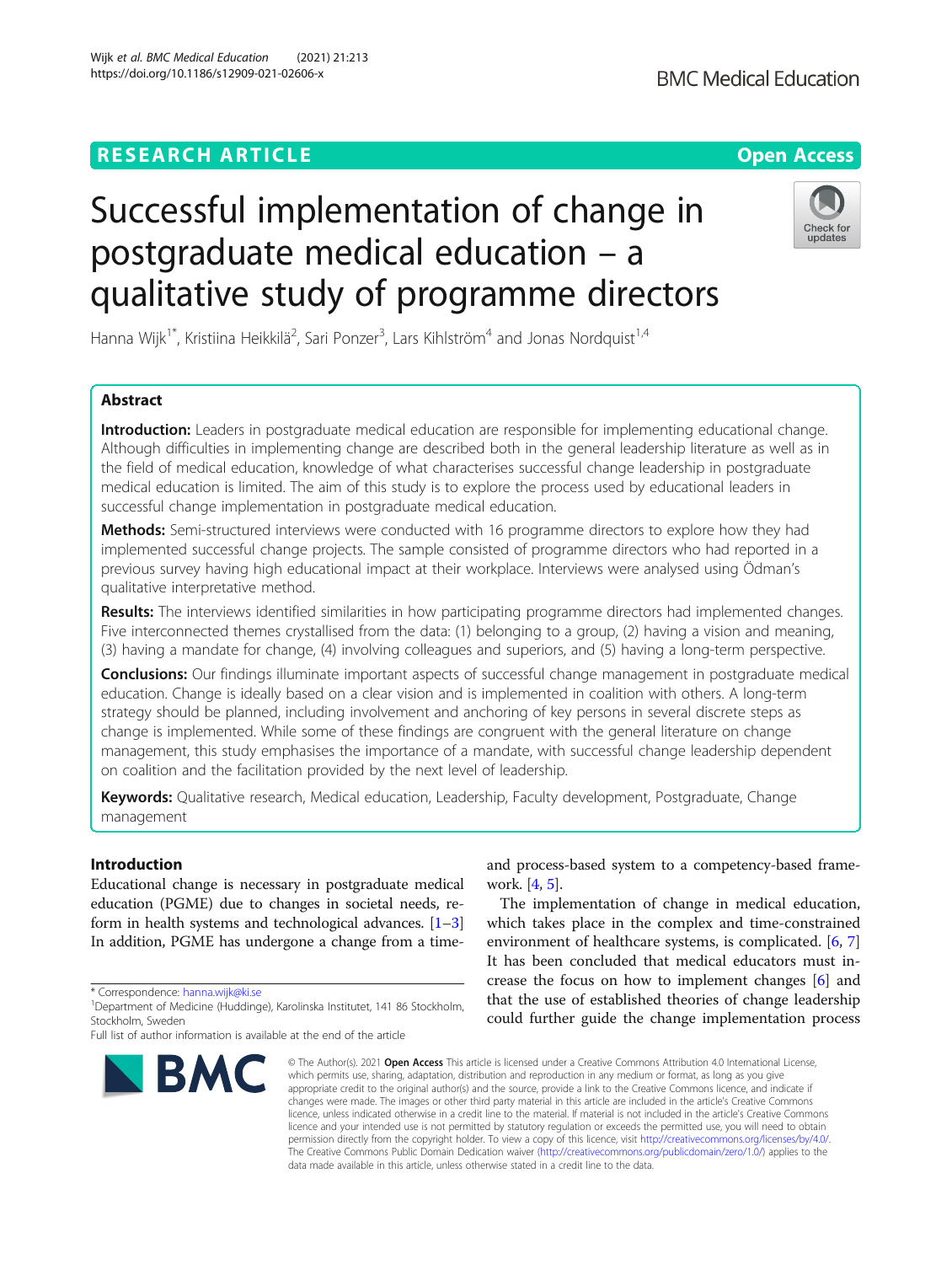in PGME. [[8\]](#page-7-0) Changes related to the implementation competency-based medical education have been studied and lessons learned include the importance of organisational support and communication among the stake-holders involved in the process. [\[9](#page-7-0)-[11\]](#page-7-0).

One widely used theory for organisational change leadership is the stepwise model described by John Kotter. [[12\]](#page-7-0) Kotter describes an eight-step model which emphasizes the need to engage and involve others. While Kotter's model has been criticised for having an hierarchical approach to change and being time consuming, it has been shown to be valid for implementing change in many organisations. [\[13](#page-7-0)] The model has also been applied to change management in PGME. [[14](#page-7-0), [15](#page-7-0)].

In Edmundson's work [[16\]](#page-7-0) on how organizations learn, she highlights the importance of framing and setting a clear vision which enables one to create clear goals. Framing makes it possible to communicate the need for change and the rationale behind a specific initiative. Edmundson´s also emphasizes how important the overall organisational environment is to establish psychological safety, which will increase the likelihood that a change will be successful. [[16,](#page-7-0) [17\]](#page-7-0).

Leadership behaviours in relation to successful change is another track in the large body of research on change. [[18\]](#page-7-0) Higgs and Rowland [[19\]](#page-7-0) found that leader-centric behaviours had a negative impact on the success of change in all contexts examined; in contrast group- and systemic-focused behaviours were positively related to success in most contexts. Another widely used model is the task-relationship model. Examples of task-oriented behaviours related to change are activities linked to step-by-step-plans, procedures and roles whilst personoriented behaviours are related to communication, motivation and facilitation. [[18,](#page-7-0) [20\]](#page-7-0).

Educational leaders in PGME, which are referred to as programme directors (PDs) for the purposes of this study, should ensure implementation of changes. [\[21,](#page-7-0) [22](#page-7-0)] However, PDs have limited awareness of change strategies [[23](#page-7-0)] and medical leaders both at under- and the postgraduate levels describe challenges in engaging their colleagues in the process of changing medical education. [\[24](#page-7-0)–[27](#page-7-0)].

Despite the need for change in PGME and knowledge regarding difficulties in this area, the number of studies that have provided insight on change leadership for PDs at postgraduate level are limited. The aim of this study was to explore the process of successful change implementation for educational leaders in PGME.

#### Methods

#### Setting

The current study was performed in Sweden. In Sweden, physicians' postgraduate training can be delivered by all healthcare providers with no university involvement.

PGME is regulated by the National Board of Health and Welfare and according to the regulations, the role of PD is a mandatory function at the departments/healthcare centres with residents. [[28\]](#page-7-0) The PD role is regulated as a supporting role, while the formal responsibility for the quality of PGME is placed with the head of the department. However, from a practical perspective it is the PD that is responsible for the programme. PDs usually work as consultants in the teaching setting in parallel with their educational assignment.

#### Design

We chose a qualitative interpretative research method for this study. [[29](#page-7-0)–[31](#page-7-0)]. Individual interviews were conducted with PDs asking them to describe their experience with implementing change in PGME within the organisation in a semi-structured manner, in order to catch their narratives. The analysis was conducted using an interpretative method [[32](#page-7-0)], based on Ricoeur's hermeneutical philosophy. [\[33](#page-7-0)] This approach was chosen to uncover the underlying meaning of the PD experiences with successful change implementation and included an iterative process in hermeneutical spiral. [\[32\]](#page-7-0).

#### Ethical considerations

Before the interview, participants received written information explaining the study purpose, confidentiality and the right to withdraw from the study at any stage. Informed consent was obtained from all participants before starting the telephone interview. An application for ethical approval for this study was submitted to the regional Ethical Review Board in Stockholm (Reg. no. 2012/1662-31/5). The board decided that formal approval was not required under Swedish law.

#### Participants and procedure

The participants of this study were selected from amongst PDs who had participated in an earlier study [[27\]](#page-7-0) and who had reported having a high impact on PGME in their workplace. A purposeful sampling procedure was used to find both male and female participants in different specialties and from various geographic locations. Based on these selection criteria, emails were sent out with information about the study and a request to participate to 37 persons. Eight of these no longer served as PDs and seven declined to participate. Six PDs asked to be included but there were difficulties encountered in finding time for the interview. The final cohort consisted of 16 PDs (Table [1](#page-2-0)). Participants were provided with information about the study and were asked to prepare for the interview by thinking of examples of successful changes in PGME in which they had been involved as a PD.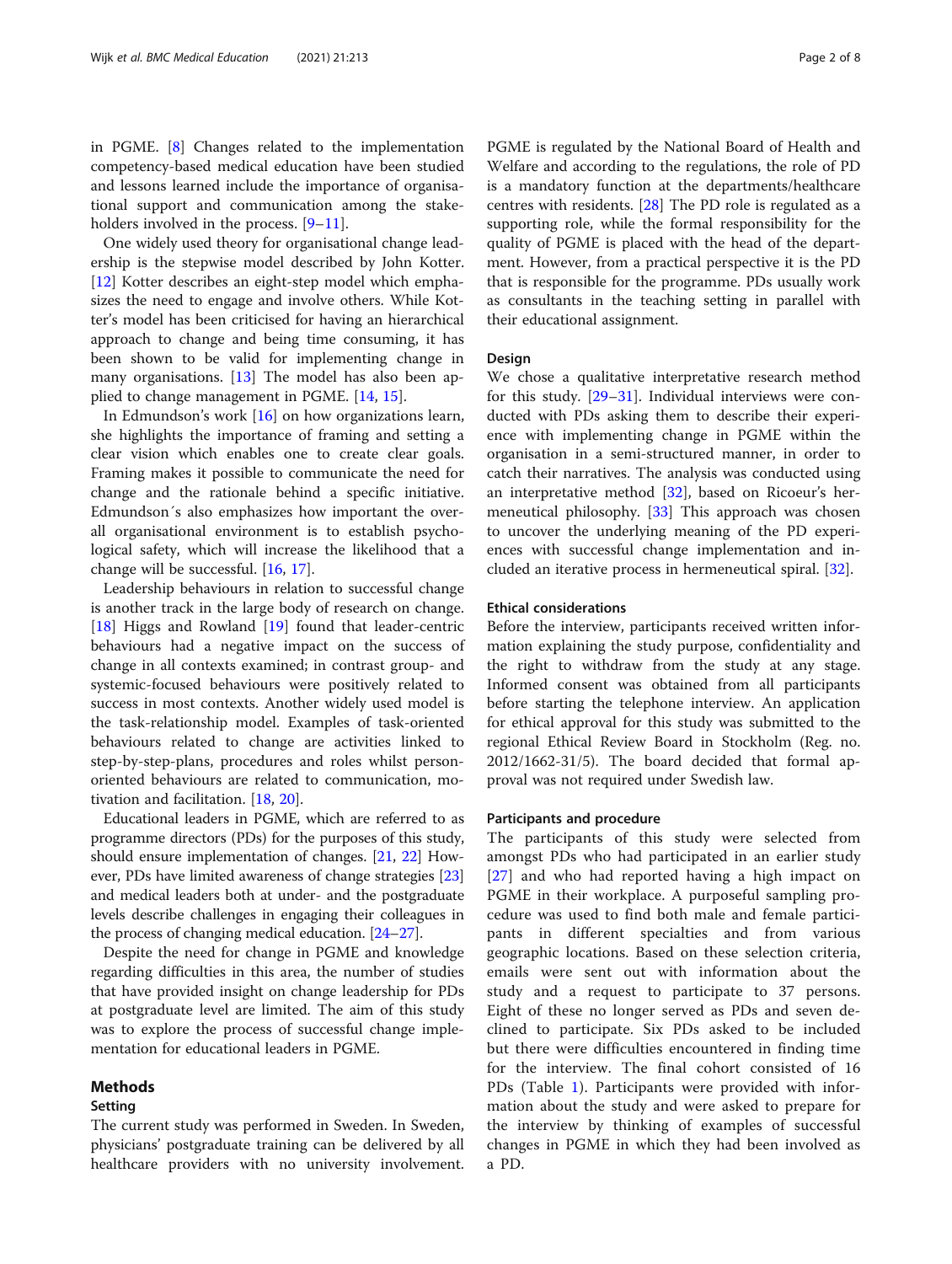<span id="page-2-0"></span>Table 1 Characteristics of participants

| Gender             | Female: 11<br>Male: 5                                                                                 |
|--------------------|-------------------------------------------------------------------------------------------------------|
| <b>Specialties</b> | Surgery: 3<br>Medical: 3<br>General practitioner: 4<br>Diagnostic and laboratory: 4<br>Psychiatric: 2 |
| Experience as a PD | $<$ 5 years: 4<br>5-10 years: 7<br>$>$ 10 years: 5                                                    |

#### Data collection

Data was collected between August 2018 and January 2019. A semi-structured interview guide was developed, exploring participants' perceptions of managing change in PGME. All 16 PDs were interviewed individually, by telephone and by a psychologist (HW). After gathering background information, the interviews began with the opening question 'Can you tell me about any change in PGME with which you have been involved as a PD that you think had a positive result for the residents?'. A series of subsequent questions focused on descriptions about how the participant had implemented the change. In some interviews more than one change process was described. The interviews were ended with a concluding question about what interviewees thought was important for a PD to do to ensure successful change implementation. The interviews lasted between 41 and 66 min (average of 51 min). All interviews were digitally recorded and transcribed verbatim.

#### Analysis

The interviews were analysed using Ödman's interpretative approach [\[32\]](#page-7-0) to allow for a comprehensive understanding of the meaning the participants gave to their experience by being as open as possible for the underlying meaning and for a new understanding of the experiences. To illuminate the unvoiced meaning – the "surplus of meaning" – Ricoeur [\[33\]](#page-7-0) suggests a distancing, questioning, and critical approach. Therefore, the analysis started by the first author reading the transcripts repeatedly in order to catch the ideas and the assumptions of the meaning of the interview data. A summary, including a preliminary interpretation of the meaning of each interview text was created, resulting in a preliminary set of themes with descriptions (Table 2). In the next phase, questions were posed to the interview text to test and challenge the preliminary understandings. During the analysis process, subthemes were created and/or reduced by merging them, thus allowing the analysis to reach internal homogeneity and external heterogeneity. During the analysis process, notes and memos were kept to capture how the process developed. The questioning and challenging the emerging themes were then continued in an iterative process, thus following the thematic analytical model [[32\]](#page-7-0) by going back and forth between the researchers' assumptions, ideas, questions and explanations and a validation of these themes through comparison with the interview texts. Finally, the material was again read from each participant's own perspective in order to uncover the meanings and assign meanings in a constantly ongoing dialectical act with the original text. [\[32\]](#page-7-0) The data analysis proceeded until a coherent understanding of the material was achieved.

The analysis was continuously discussed and reevaluated by three of the authors (HW, JN and KH) to enhance the reliability of the analysis through exploration of different aspects, contradictory information and interpretations. Confirmability of the results was strengthened by supporting the themes and sub-themes with illustrative quotations throughout the [results](#page-3-0) section and by presenting the analysis in a coherent way.

#### **Trustworthiness**

Various aspects of trustworthiness were addressed in the research process. Credibility was strengthened through a continual focus on the research question and through the research team seeking consensus on themes during the analysis process. The authors' different backgrounds allowed reflection of the research seen from different perspectives and throughout the process of analysis, the research team worked to ensure interpretations were based on the data. Transferability was strengthened through purposeful sampling, which ensured a diverse, representative group of participants and by member checking [\[34](#page-7-0)] the draft result at a workshop with PDs not participating in the project in order to check the authenticity of the work. The open dialogue between the researchers and the member checking with PDs added to the dependability of the research findings. [[29,](#page-7-0) [35\]](#page-7-0)

**Table 2** Examples of themes and descriptions used in the analysis process

| <b>Theme</b>                             | Description                                                                                                                                     | Quote (example)                                                                                                                                                                     |
|------------------------------------------|-------------------------------------------------------------------------------------------------------------------------------------------------|-------------------------------------------------------------------------------------------------------------------------------------------------------------------------------------|
| Having a vision<br>and meaning           | A conviction that the changes that the PDs were implementing<br>were important and should have a positive impact on the<br>educational quality. | My argument was that we make it good for residents, then we'll<br>have the best basis for recruitment. So the rumour will go, "yes it<br>is good working at the paediatric clinic". |
| Involving<br>colleagues and<br>superiors | A deliberate and repeated attempt to engage people at<br>different levels within the organisation.                                              | We anchored the plans at all clinics. We went out and talked to<br>everyone; management, supervisors and residents. Everyone had<br>to come up with their input.                    |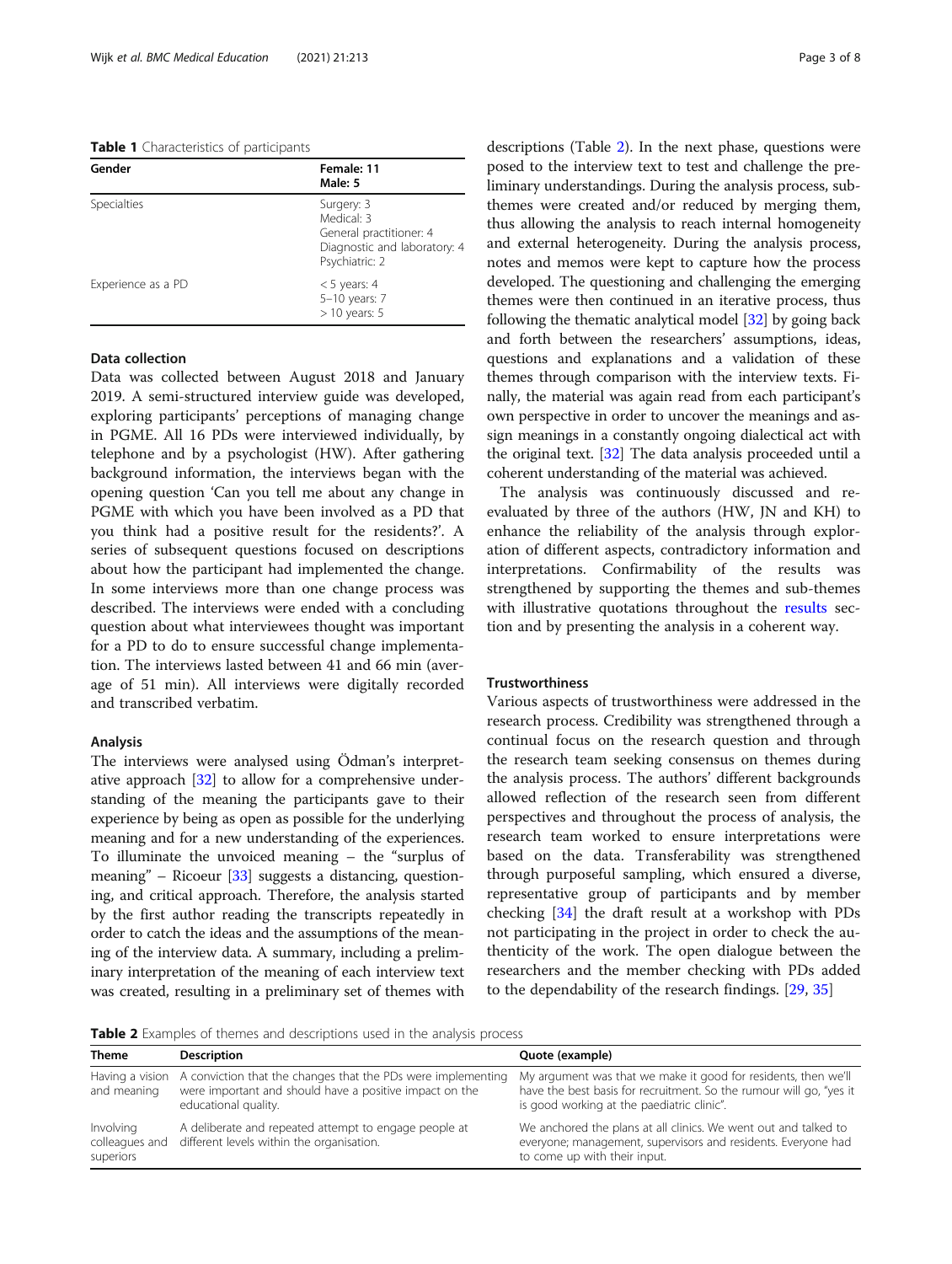#### <span id="page-3-0"></span>Results

The findings were sorted into five main themes, each with two sub-themes: (1) Belonging to a group; (2) Having a vision and meaning; (3) Having a mandate for change; (4) Involving colleagues and superiors; and (5) Having a long-term perspective (Table 3). It was observed that for most participants, a stepwise strategy of the entire change process wasn't pronounced. Instead, single activities (mostly at the beginning of the process), own behaviour and contextual influencing factors were described.

#### Characteristics of change projects

Each participant described one or several planned organisational changes that had been implemented. All changes were related to one specific specialty program, but the scope varied between a specialty program within one educational unit (clinical department) and several educational units (clinical departments/healthcare centres). The change projects described by participants addressed various aspects of PGME, such as introducing new structures for theoretical courses, reorganising the clinical training programme, and introducing structured workplace-based assessments. Developmental changes (i.e. changes to improve current procedures) dominated, but some of the changes had transformational characteristics (i.e. profound and complex changes) related to workplace-based assessment and the introduction of a competency based medical education. The changes were initiated by the PDs themselves (bottom-up driven) but founded in the regulations for the specialist training.

#### Belonging to a group

PDs referred to their respective change initiative as a joint project carried out along with others. Half of the participants worked in a formal group with other PDs, others were part of groups that included a manager or residents. If the PD did not belong to an existing group, s/he created a group for support and to discuss their experience.

"Of course, we were at the same clinic but we had never really worked together and it worked really well. It was great fun and we had a lot of ideas that we bounced off each other and worked through. (…) It was an amazing development to be able to work together in a team then." (IP 1).

The theme of group membership encompassed two sub-themes. Working as a team included participants' experience of carrying out the various tasks associated with the change project in collaboration with others. This was manifest in the use of "we" instead of "I" in the interviews and by describing cooperation in a group in parallel with the change process, including discussion of how the tasks were divided amongst the group.

"There are three of us who work together a lot and generally agree with each other. So, when we hit on a lot of different things and then we reach the point where: this [change project] is actually at the heart of the needs." (IP 9).

The second sub-theme was related to the PDs' internal feeling of increased power when they represented a group. The PD was not alone in being responsible and driving the change and gained power and strength by belonging to and representing a larger community.

"When we meet and interact as programme directors, I think it is easier to reach general decisions that apply to all. It's bit of a shame for residents who perhaps may be on such units in which the programme director doesn't manage to implement anything." (IP16).

In a couple of the narratives, a former well-functioning work alliance had been terminated, which had negative outcomes for the change projects and sometimes resulted in the PD wanting to resign from their role.

Table 3 Themes and related sub-themes

| <b>Theme</b>                       | Sub-theme                                                                                     |
|------------------------------------|-----------------------------------------------------------------------------------------------|
| Belonging to a group               | - Working as a team<br>- Representing a group                                                 |
| Having a vision and meaning        | - Having an inner motivator<br>- Creating commitment in the organisation                      |
| Having a mandate for change        | - Experiencing trust and power from superiors<br>- Referring to the PD's own expert knowledge |
| Involving colleagues and superiors | - Anchoring<br>- Facilitation                                                                 |
| Having a long-term perspective     | - Being patient<br>- Implementing changes using a step-by-step process                        |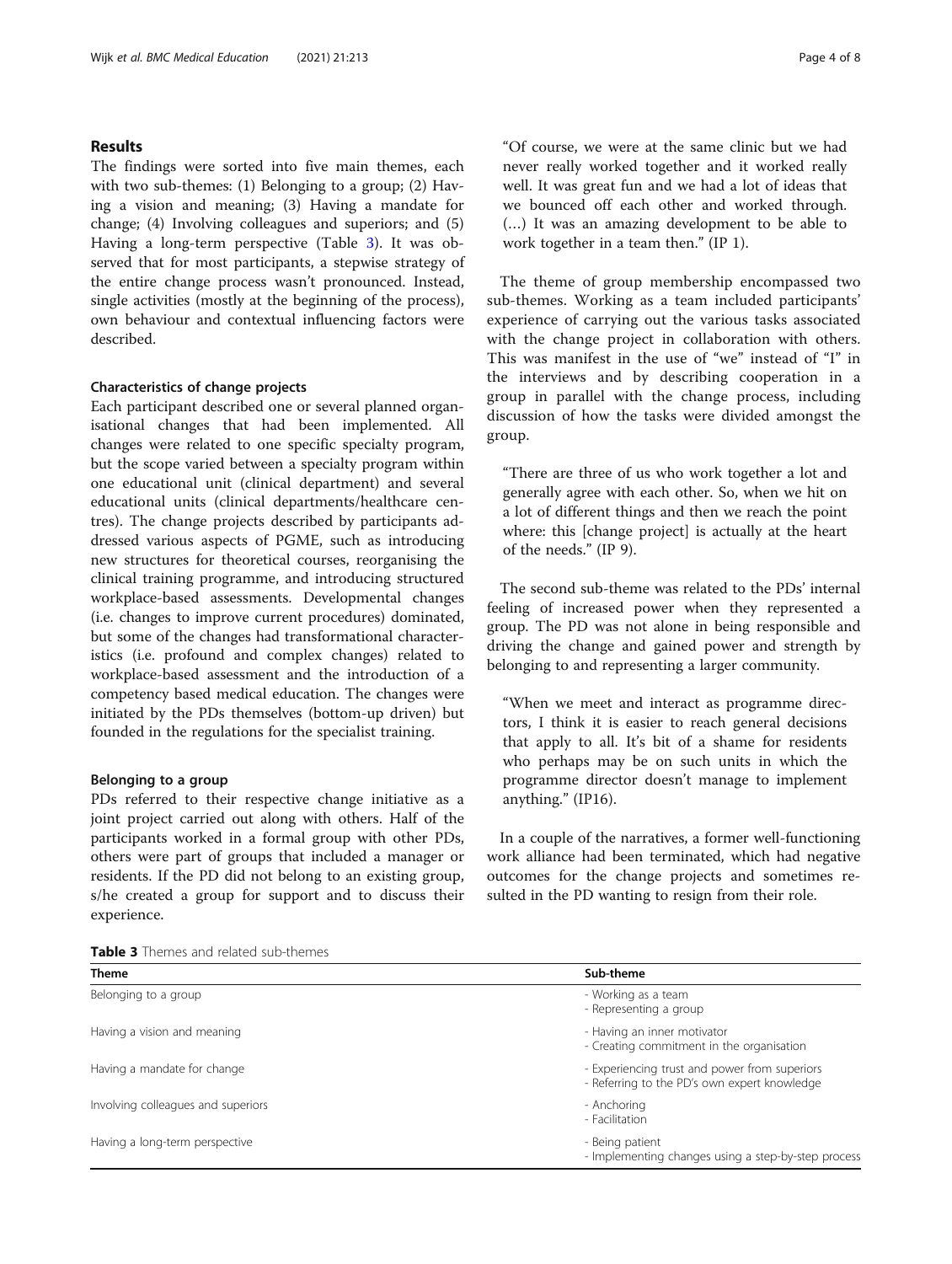#### Having a vision and meaning

The PDs narratives expressed having a vision and meaning for the projects in terms of a conviction that the changes to be implemented were important and would have a positive impact on the quality of education. The meaningfulness of the change was expressed as being clear from the very beginning of the process of initiating the change. Examples of meanings experienced included increasing the independence of residents, or enhancing the good recruitment base of the hospital department/healthcare centre. The PD having a clear aim and meaning for the project served as an inner motivator, both in the short-term (for example, the PD working very intensely on the project for a limited time period) and in the long-term (such as wanting to continue in the PD role).

"I think that if you create good basic conditions, the Residents will progress in their development faster and will become self-sufficient and take more responsibility, be more analytical. And I think that is so rewarding to see." (IP 7).

Participants' vision and meaning also served as a basis for justification for the change, as well as a driving force used in contact with others, which helped create commitment in the organisation through a positive attitude towards the proposed changes.

"My role is to speak up so that it is available, it is important for their education in relation to colleagues, you can say (…). No one has made any objection to it. They understand that it is important that Residents get their theoretical education" (IP 5).

#### Having a mandate for change

During the analysis it was noted that all participants referred to their own mandate in different, often implicit ways. For example, a mandate was mentioned in the sense of being empowered to initiate and implement changes in the organisation without asking for permission at every step. This was manifest in the observation that most changes were initiated by the PD with only a few exceptions.

Two sub-themes emerged from the theme of having a mandate that were connected to successful change implementation. The first was experiencing trust and power from superiors.

"And somehow, the health selection manager has delegated this to us/PDs/. And I think that helps us to be daring and feel that we want to take responsibility for the education and training of residents."(IP 15).

Trust was often described as a fixed trait of each manager but could also be built by consciously and regularly anchoring and involving superiors. Some PDs described having experienced a lack of trust from superiors, which had resulted in reduced motivation or termination of the role as a PD.

The second sub-theme is that PDs reported that they felt the mandate was a result of their being experts in PGME. This included their knowledge about regulations for specialist training and how the training is carried out in departments and healthcare centres.

"It is quite easy to take up a mandate when you can refer to the fact that you do not actually meet the statutory requirements of the National Board of Health and Welfare." (IP 12).

Another part of the expert knowledge leading to a mandate was participants' clinical or managerial experience, which ultimately contributed to their informal power and mandate to make decisions regarding and run change projects.

#### Involving colleagues and superiors

PDs initiated activities to create understanding, motivation towards and participation in the change. The participants' narratives contained two sub-themes: anchoring and facilitation. Anchoring involved repeatedly performed activities with different target groups, such as gathering of views, workshops and conveying information. Special emphasis was placed on superiors at different levels.

"So, we have always gone through the managers, informing about what we want and have then requested the time from the management team. And I think that's probably been an important and key factor for me the whole time. (…) And then I have often had discussions with the supervisors and the Residents. What are they thinking? How are they thinking? And what do they like, then we have… then I have also thought that it was easy to run the issue and raise it." (IP 10).

Anchoring was the most pronounced and conscious strategy, primarily focused on the early steps in the implementation process. The narratives gave a picture of a long-term, time-consuming and sometimes frustrating work in which the PDs often had to deal with some resistance.

The sub-theme of facilitation was illustrated by stories of how PDs facilitated situations for others to act on the decided change. This included the provision of advice and practical administrative assistance. In changes related to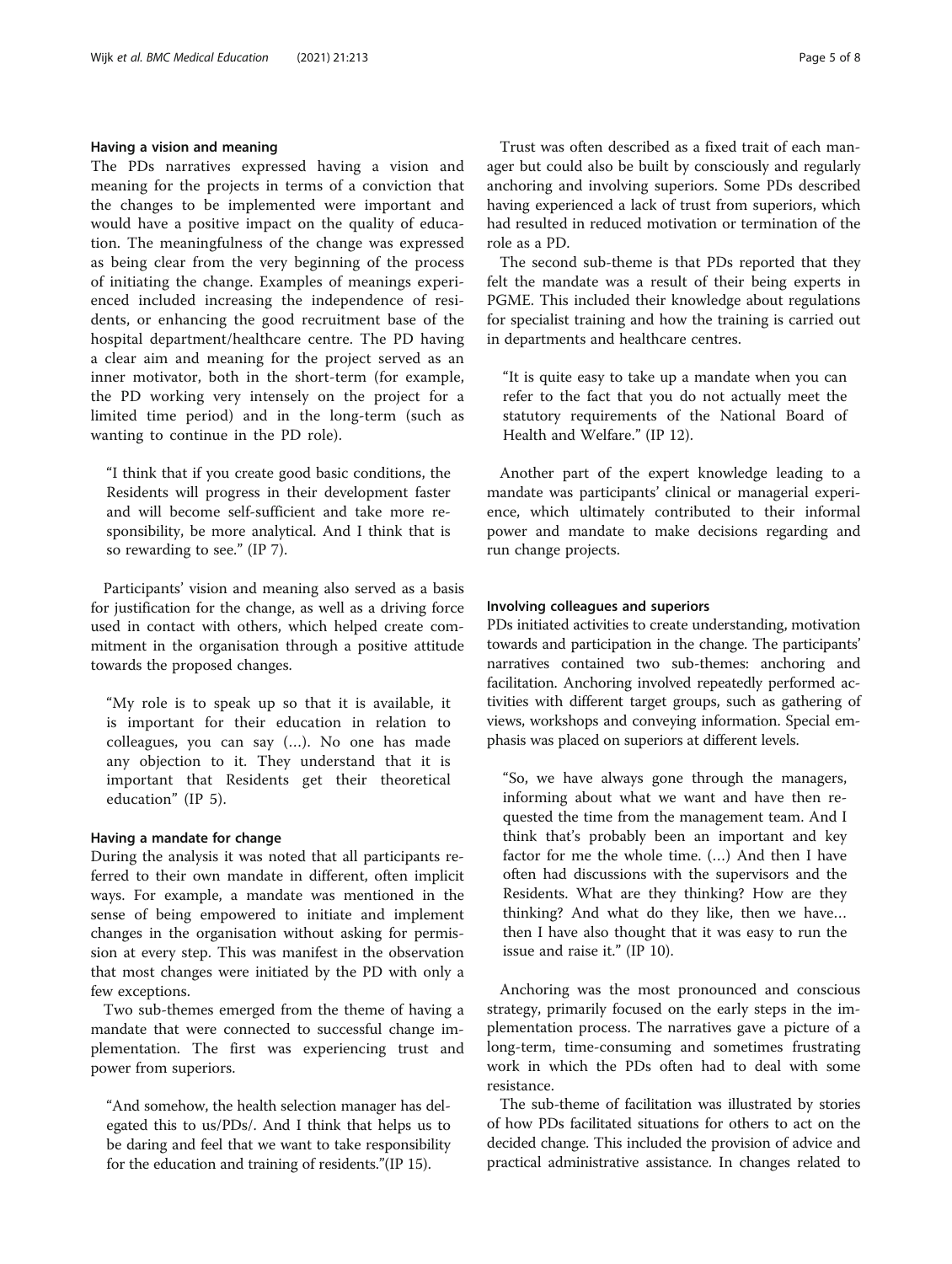workplace-based assessment, education activities aimed at the faculty were frequently used.

"We help them with programme items, how to structure it and produce something like this template, so you can use it as a course in the end. Yes, perhaps a little more around the practical aspects, how you do it. But then they have very quickly become self-reliant." (IP 5).

While many PDs engaged in facilitation, it was rarely mentioned as an active, manifest strategy.

#### Having a long‐term perspective

The PDs reported they had a long-term perspective on the change process, which manifested itself in two interconnected sub-themes - the approach to the change process ("having patience") and how the change was practically implemented ("execution of the change as a step-by-step process").

"It took quite a long time, it took a couple of years before I got through this and was then just chipping away, nagging the manager. (…) It is the straw that broke the camel's back. A long-term work that allows you to get your wishes through. A lot of the time you won't not get them through either the first, second or even third time but you keep at it and keep repeating something that you think should be done. And now it's been established. Now it sits almost ingrained in the walls." (IP 11).

The sub-theme of having patience was linked to the theme of having meaning and vision (presented above). The PDs expressed a confidence in the meaningfulness of the project, which gave them added patience when a project required extra time for implementation.

The sub-theme of change implementation as a stepby-step process gathered narratives on different change activities that were executed over longer period of time and an understanding that change takes time. Some participants described having a defined strategy prior to starting the implementation. However, the majority of PDs did not and focused on activities for the first phases of the change process (initiation and implementation).

Despite the understanding that change takes a long time, several stories emphasised that at some point the PD just had to initiate the change, despite resistance.

"And as we've talked about it for quite some time but we never really hit the mark because those who want to introduce it, were on parental leave or are

on the verge of despair, so we then put our foot down and said: Now, we just have to run with it." (IP 7).

#### **Discussion**

This qualitative study describes different dimensions related to how PDs who had a prior positive impact on PGME implemented changes. We found similarities in how these PDs described and carried out the change initiatives. The similarities were manifest as five interrelated themes: belonging to a group, having a vision and meaning, having a mandate for change, involving colleagues and superiors, and having a long-term perspective. The themes included both behaviours (such as involving the faculty) and cognitive processes and aspects (such as regarding the change as meaningful).

Several themes identified in this study are similar to those of the change processes described by Kotter. [[12](#page-7-0)] As suggested by Kotter's model, participants focused on creating engagement within the organisation by involving colleagues and superiors, and by communicating at different organisational levels. The result also supports the importance of having strategic vision and working in a coalition. However, in comparison to other stages of the change process, the PDs appeared to give less attention to the final stages of change aimed at maintaining the change. This may be because the changes described had been recently implemented. However, a potential risk could be that the PDs focused on the early stages in implementation with the potential for negative implications for sustainability. As in Edmundson's [[16\]](#page-7-0) work on how organizations learn, our study highlighted the importance of framing and setting a clear vision, as well as the importance of belonging to a team to establish psychological safety.

As earlier research has shown [\[23](#page-7-0)], the PDs in this study demonstrated limited awareness of the different steps in the change process and therefore might not plan the project with a clear strategy throughout the entire change process. One possible explanation for this is that change management support may have been absent, which are factors that have been pointed out as important in earlier studies. [\[21](#page-7-0), [36](#page-7-0)] Another could be that the PDs are more effective at person-oriented than taskoriented behaviours, which make them more likely to focus on communicating activities. In accordance with an earlier study on successful change management [\[19](#page-7-0)], PDs in this study described mainly group- and systemicfocused behaviours (i.e. framing the change by communicating in the organisation and facilitating) as contrary to leader-centric behaviours focusing on a more "heroic" leadership role.

The concept of mandate is central to our study. The PDs described a mandate as something that has to be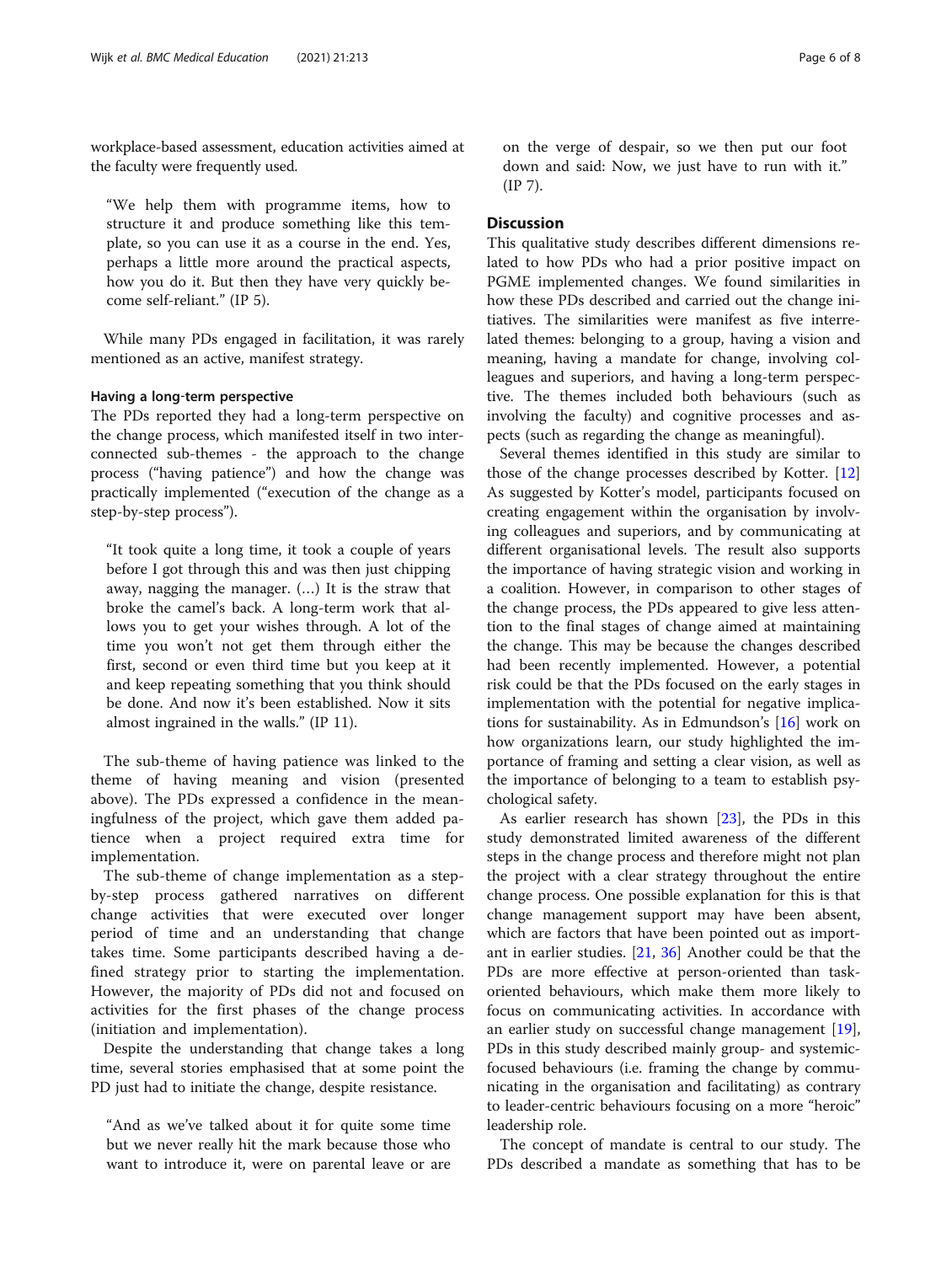<span id="page-6-0"></span>taken, not merely given. The point at several strategies to enhance the mandate, as referring to being an expert in PGME, working together with others, and deliberately involving superiors. One possible explanation might be the PDs' relative lack of formal authority, in combination with conflict over available resources and focus on personal power sources and collaboration in order to successfully lead changes.

Our findings illuminate important aspects of successful change management in PGME. The study highlights the importance of the mandate and the degree to which successful change leadership in PGME is dependent on the conditions provided by next managerial level.

#### Strengths and limitations

The present study explores successful change implementation with a focus on the role of the PD. The resulting themes complement existing theories by adding knowledge that having a mandate is more central to successful change management by PDs than suggested by general theories of change management. The primary limitation of our study is the small sample size, which limits our ability to generalise from the findings. The strategic inclusion of participants with different specialties, experiences and geographic regions in this study was to enhance transferability. Another possible limitation is the selection of participants. The research team wanted to understand change implementation from the perspective of PDs who successfully implemented change projects but lacked objective measures of success for the PDs' projects. It is noteworthy that the findings of this study are congruent with earlier studies and the results may by transferable to PDs beyond our sample.

#### Future research

Our findings help point the way forward for future research. Additional studies should determine whether the themes identified in this study also apply to another PD cohorts. As the context of a mandate was central to PDs leading change in this study sample, future research may investigate how a stronger mandate could be facilitated from a supervisor or organisational perspective.

#### Implication for practice

This study offers a list of dimensions that should be taken into account at both an individual and an organisational level when planning and implementing a change within PGME. For the individual PD, the study shows that change should be based on a clear vision and is ideally performed in coalition with others. A long-term strategy should be planned, including involvement and anchoring of key persons in several steps. Our findings also suggest that leadership development of PDs could be beneficial in raising their awareness of their role as change agent and to further develop their competence for change management.

#### Abbreviations

PGME: Postgraduate medical education; PD: Programme director

#### Acknowledgements

None.

#### Authors' contributions

All authors collaboratively designed the study. HW collected the data. HW, KH and JN analyzed the data and interpreted the findings together with SP. HW drafted the manuscript which was revised by KH, SP, LK, and JN. All authors have approved the final version.

#### Funding

This research received no external funding. Open Access funding provided by Karolinska Institute.

#### Availability of data and materials

The corresponding author, Hanna Wijk, can be contacted with queries relating to data. The datasets (interview transcripts) are not publicly available due to reasons of confidentiality.

#### **Declarations**

#### Ethics approval and consent to participate

Ethical approval for this study was applied for at the regional Ethical Review Board in Stockholm with the decision that it was not applicable (dnr 2012/ 1662-31/5). Informed consent was obtained from all participants before taking part in the interviews, and all methods were carried out in accordance with the relevant guidelines and regulations.

#### Consent for publication

Not applicable.

#### Competing interests

We have read and understood Bio Med Centrals policy on declaration of interests and declare that we have no competing interests.

#### Author details

<sup>1</sup>Department of Medicine (Huddinge), Karolinska Institutet, 141 86 Stockholm Stockholm, Sweden. <sup>2</sup>Department of Health and Care Sciences, Linnaeus University, Kalmar, Sweden. <sup>3</sup>Department of Clinical Science and Education Karolinska Institutet, Södersjukhuset, Stockholm, Sweden. <sup>4</sup> Department of Research and Education, Karolinska University Hospital, Stockholm, Sweden.

#### Received: 11 November 2020 Accepted: 8 March 2021 Published online: 14 April 2021

#### References

- 1. Frenk J, Chen L, Bhutta ZA, Cohen J, Crisp N, Evans T, et al. [Health professionals for a new century: transforming education to strengthen health systems in an interdependent world]. Revista peruana de medicina experimental y salud publica. 2011;28(2):337–41.
- 2. Cooke M. Educating physicians a call for reform of medical school and residency. 1st ed. ed. Irby DM, O'Brien BC, Carnegie Foundation for the Advancement of T, editors. San Francisco: San Francisco: Jossey-Bass; 2010.
- 3. Association of American Medical Colleges (AAMC). Policy priorities to improve our nation's health: how medical education is changing. 2018:1–3. Available at: [https://www.aamc.org/system/files/c/2/472906-howmedica](https://www.aamc.org/system/files/c/2/472906-howmedicaleducationischanging.pdf) [leducationischanging.pdf](https://www.aamc.org/system/files/c/2/472906-howmedicaleducationischanging.pdf). Accessed 3 Nov 2020.
- 4. Ten Cate O. Competency-Based Postgraduate Medical Education: Past, Present and Future. GMS journal for medical education. 2017;34(5): Doc69.
- 5. Frank J, Snell L, Englander R, et al. Implementing competency-based medical education: Moving forward. Med Teach. 2017; 39(6): 568–573.